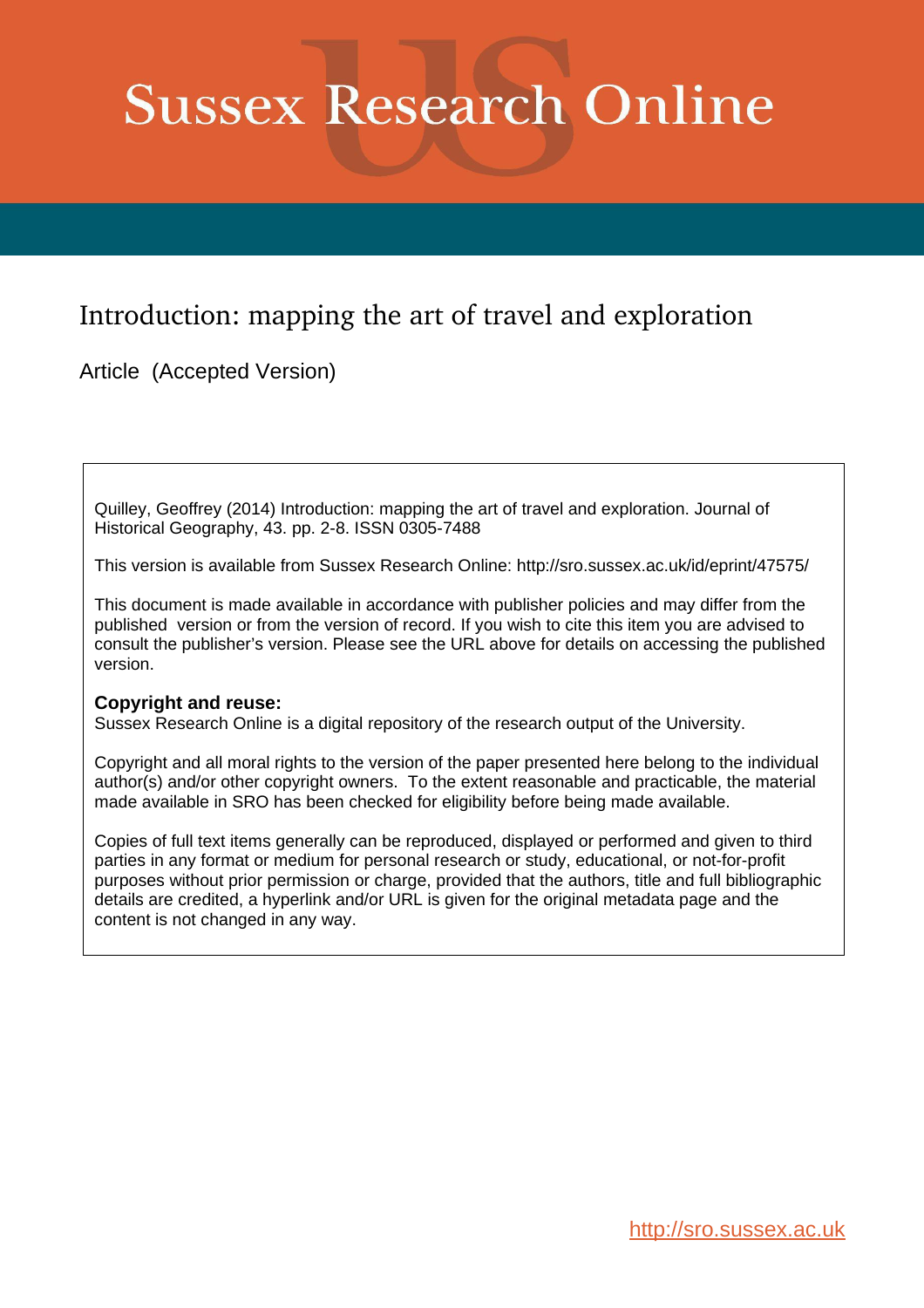Geoff Quilley Department of Art History, University of Sussex, Falmer, Sussex BN1 9QN, UK g.quilley@sussex.ac.uk

'Introduction: mapping the art of travel and exploration', *Journal of Historical Geography* 43 (2014), special feature: *The art of travel and exploration*, pp. 2-8

This is the accepted version of an article formally published in *Journal of Historical Geography*, special feature: *The art of travel and exploration* which may be found here: [http://dx.doi.org/10.1016/j.jhg.2013.07.022.](http://dx.doi.org/10.1016/j.jhg.2013.07.022) The published version may differ. Please cite this version.

### **Abstract**

This paper introduces a set of six essays for a special issue of the *Journal of Historical Geography* on 'The art of travel and exploration'. Taking the voyages of Captain Cook as a reference point, it argues that the centrality of Cook in the historiography of exploration and its attendant visual culture has tended to eclipse other important visual records and archives, which the essays here are instead concerned to address. They are, therefore, post-Cook, focusing on the period from the 1770s to the 1840s, to offer a variety of interpretative strategies, and treating of subject matter relating to a series of distinct global places and cultures, as a means of demonstrating the significance of diverse forms of visual culture connected with travel and geographical exploration. It takes mapping, and in particular an artistically enhanced version of Cook's chart of the southern hemisphere made on his second voyage, as a case study both to suggest the interconnectedness between art history and historical geography through travel imagery, and also to outline the ways the essays here move beyond the Cook paradigm, through addressing in various, individual ways four key critical areas which mark out travel imagery from other forms of visual culture. Broadly, these can be defined as: issues of time, place and circumstances of production; practices of observation and recording; the imperial context; the influence of Cook**.**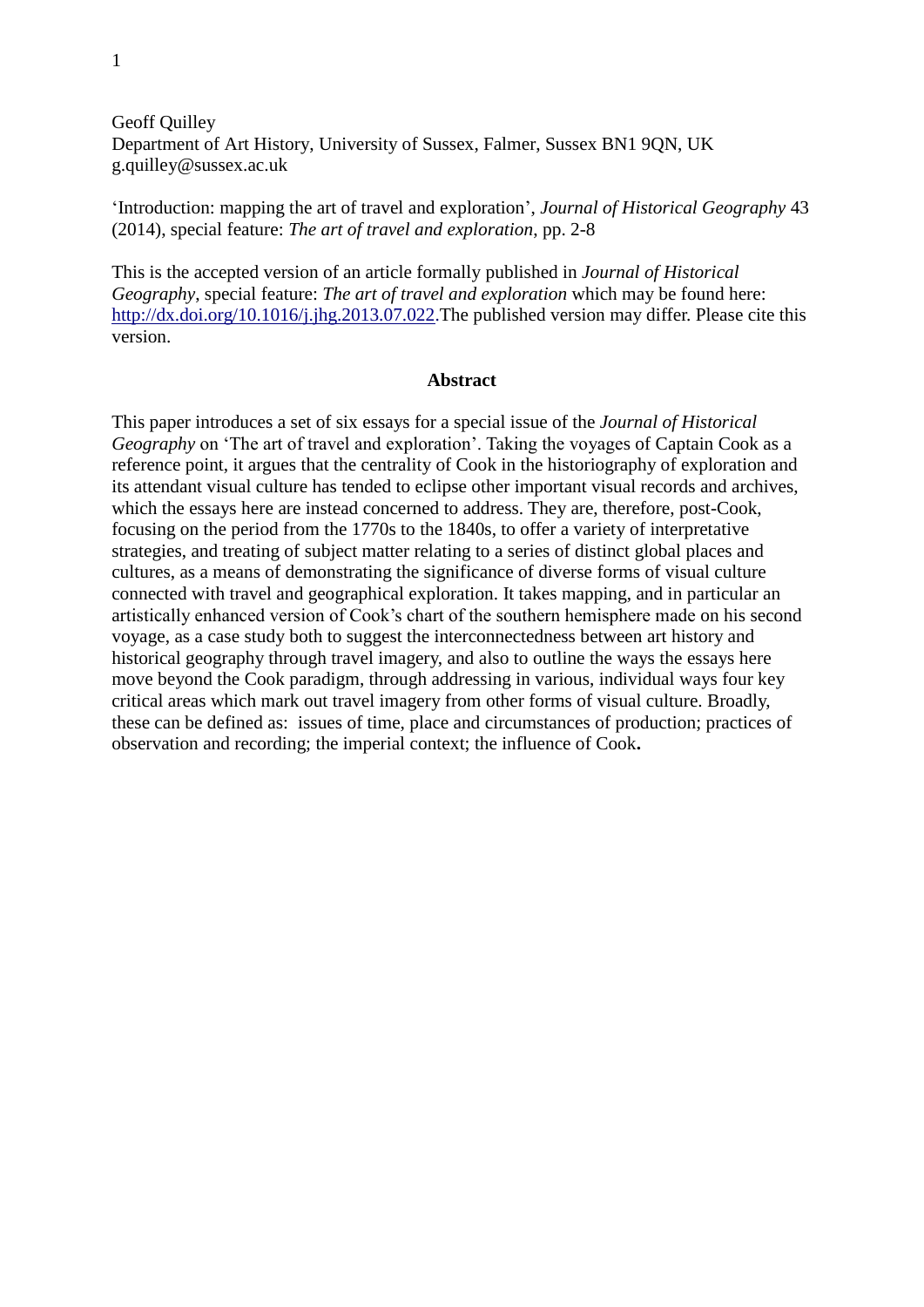Art and travel; Captain Cook; mapping; place; empire; direct observation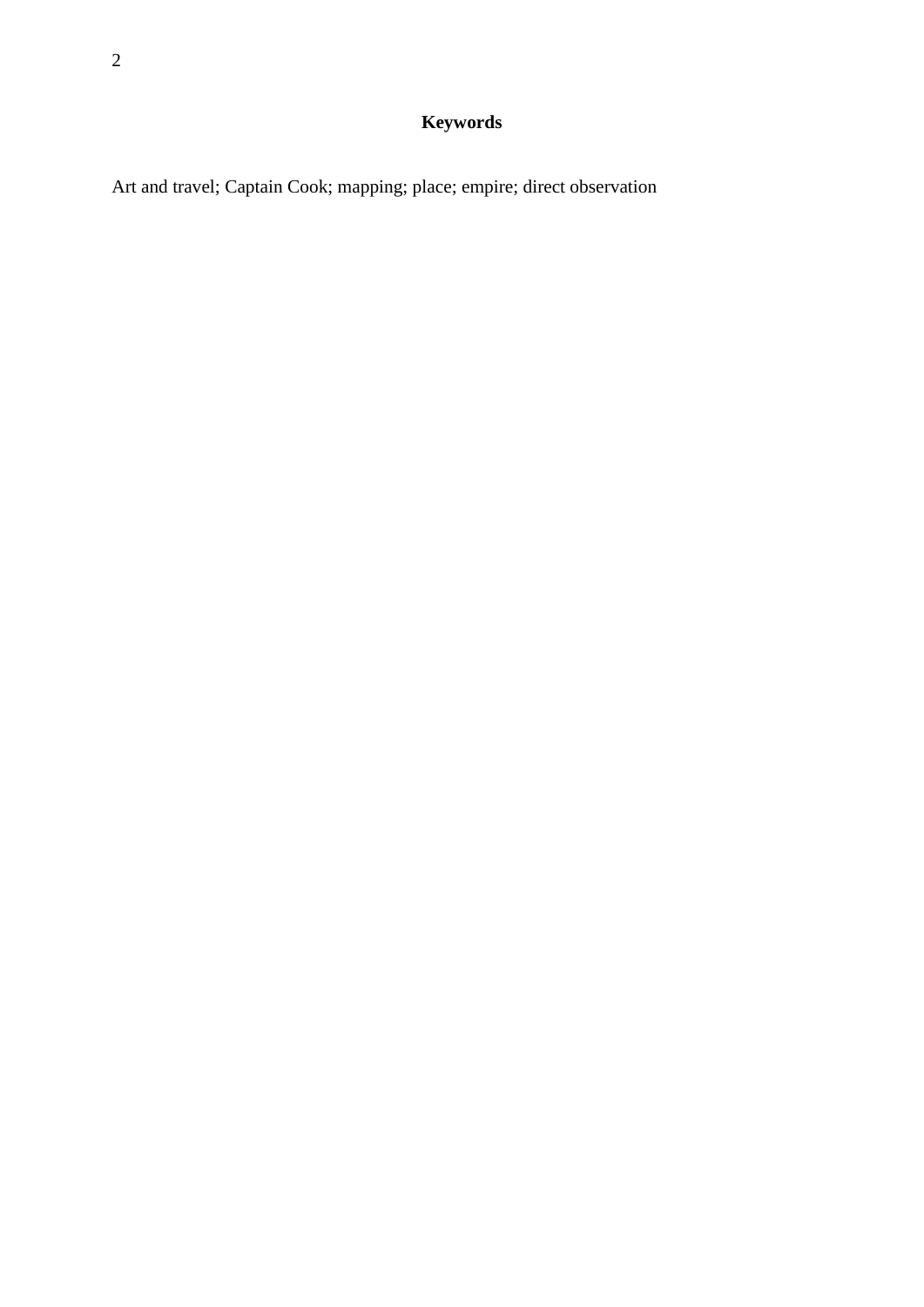#### **Text**

Over the past two decades much scholarship in historical geography and related fields has been concerned with travel and/or visual culture. This has prioritized an interdisciplinary approach that has conflated or elided previous distinctions between, for example, imperial history, geography, anthropology and  $art<sup>1</sup>$  Travel, its historical practices and cultures, in this sense assumes a paradigmatic status, as a phenomenon that defies any single scholarly categorization and demands a multi- or interdisciplinary analysis. This is particularly the case for eighteenth century studies, and above all in relation to British culture, where the recent 'imperial turn' in (visual) cultural studies has emerged, at least to a large extent, from an abiding concern with travel and related issues in literature, anthropology, social and economic history, historical geography, and even theatre studies.<sup>2</sup> This is, of course, in one sense a reflection of the vast proliferation in travel-related material occasioned by the rapid expansion of geographical exploration and global empire during the course of the eighteenth century. Yet it is also an indication of the abiding priorities that have underpinned British art history and visual culture studies of this period, in emphasizing hitherto an overwhelmingly insular approach that has displaced issues of travel and empire as matters for serious consideration; and perhaps the only surprise is that it has taken so long for art history and visual culture studies to attend seriously and in depth to this extensive and challenging field of scholarship.

Travel literature as a genre, for example, was among the most popular forms of publication for an avid eighteenth-century readership, ranging from the novel to shipwreck survivor narratives to the detailed reports of Admiralty or East India Company voyages, and thus inhabiting the fertile interstices between fact and fiction, and flourishing as an endless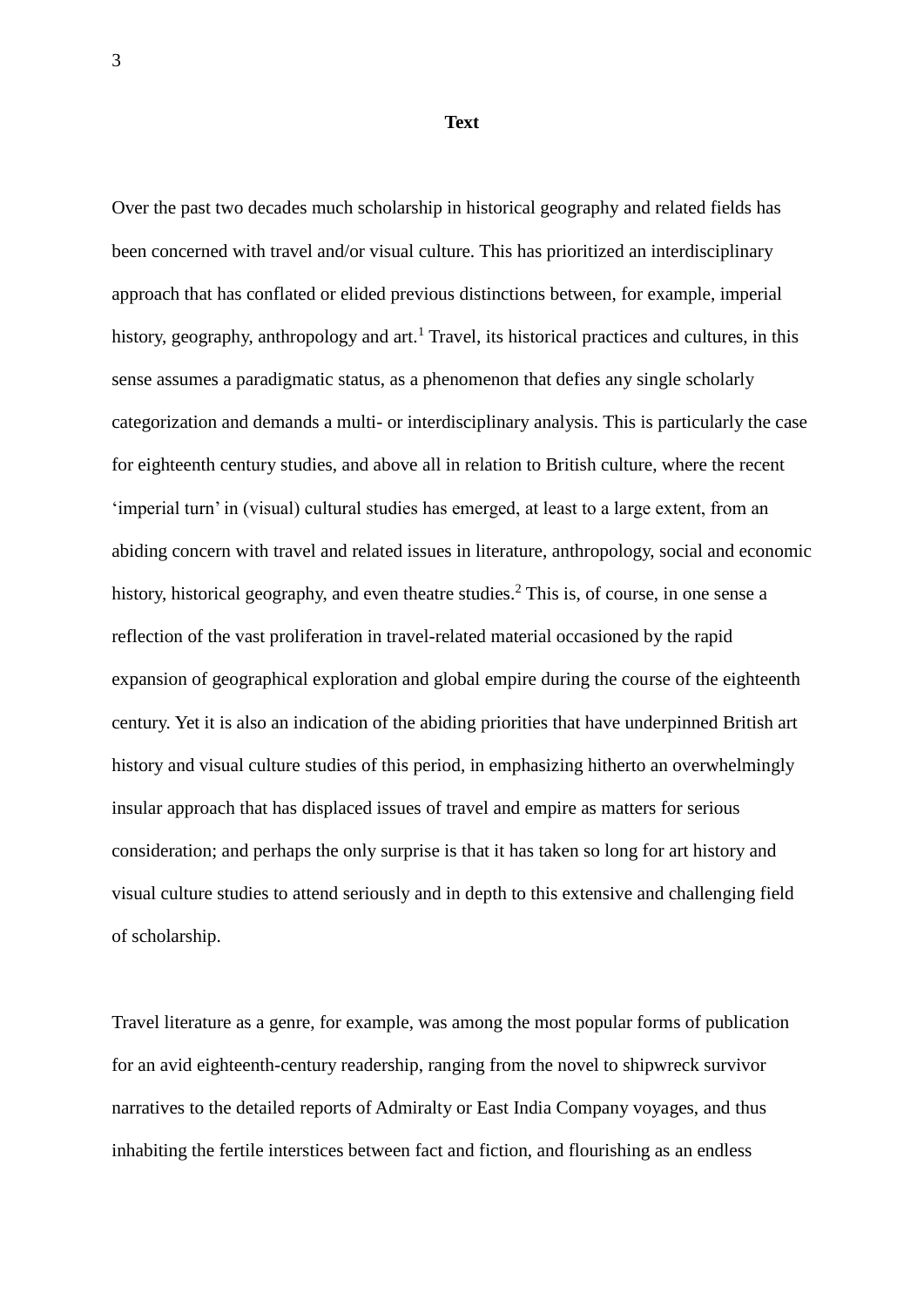horizon of imagined geographies. The importance of exploration to this cultural outpouring, and particularly the three circumnavigations of James Cook between 1768 and 1780, can hardly be overstated: and travel generally, and Cook's voyages in particular, have received extravagant attention in literary studies.<sup>3</sup> However, the literary accounts of these voyages were equaled, if not superseded, by a rich corpus of visual imagery produced both during and after the voyages, to an unprecedented scale and standard, by artists specially appointed to them; which demonstrated an increasing primacy for the visual over the verbal, in being 'part of a more general cultural conviction current in the late eighteenth century, which saw pictorial forms occupy a privileged position in the communication of knowledge'.<sup>4</sup> Ever since Rüdiger Joppien and Bernard Smith's magisterial survey in the mid-1980s, the 'art of Captain Cook's voyages' has attracted an increasing amount of scholarly interest across a diverse range of academic disciplines. However, in art history the 'art of Cook's voyages' has largely been treated either as exceptional and effectively unique, or else as typifying so fully a genre of travel imagery, that the rest requires little or no discussion.<sup>5</sup>

Yet, when travel in general can be identified as one of the dominant themes and narrative structures of eighteenth- and early nineteenth-century British literature; and when maritime travel, in particular, had such a deep-seated significance for a developing mythology of national identity in terms of its supposed maritime destiny, it is surely important to consider the abundance of travel-related imagery produced in this period in association with military, commercial or exploratory voyaging, and not only that stemming from Cook's voyages, important as they are.<sup>6</sup> This is true not just of the extensive visual records comprising landscape, topography, coastal profiling, or 'ethnographic' representations of native peoples and artefacts; but of other abundant forms of graphic imagery that constitute essential primary source material for historical geography but are not conventionally addressed by art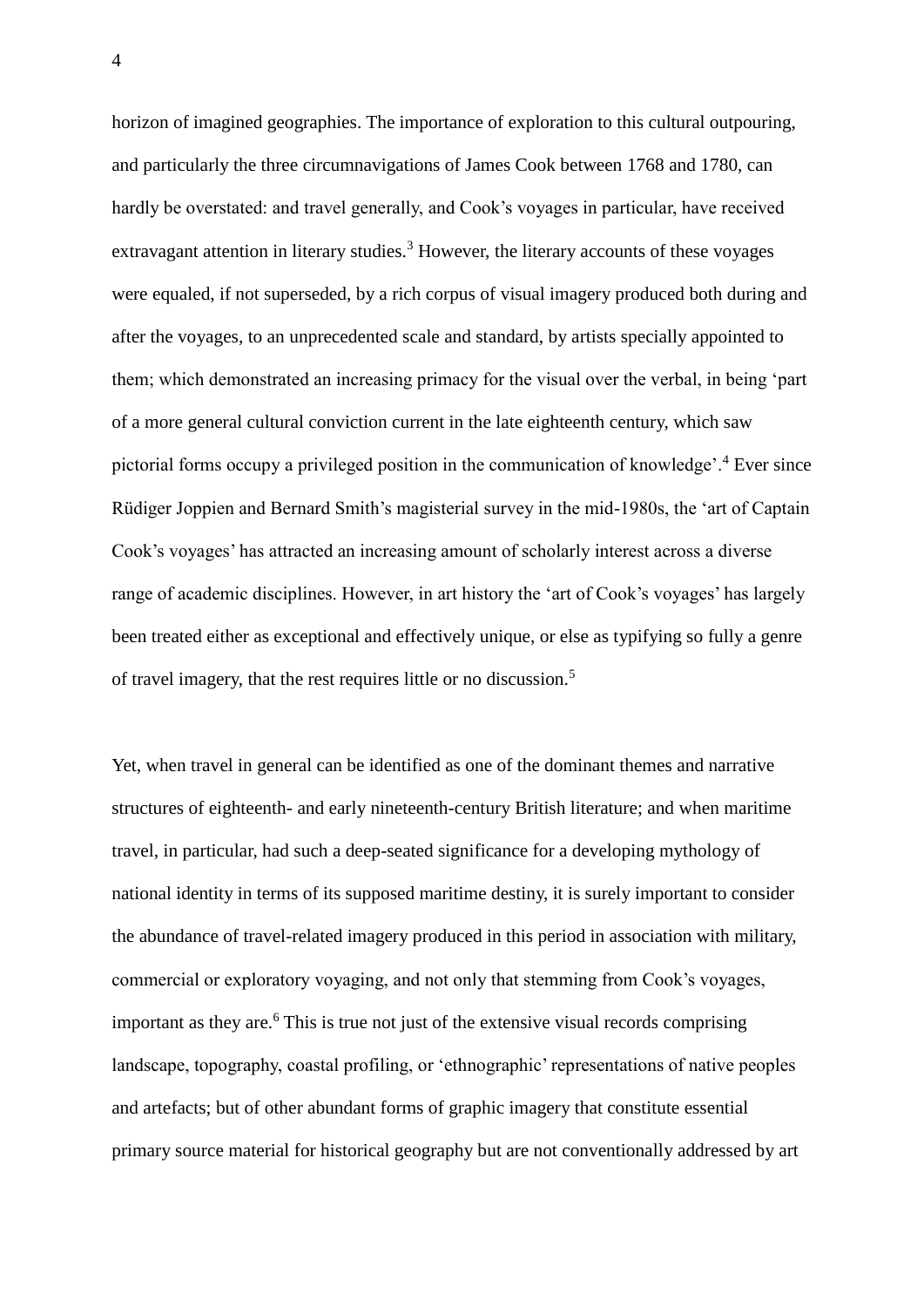historians, such as hydrography and cartography. Maps offer the most obvious site of congruence – or collision – between the languages of art history and historical geography; and it is worth considering some of the implications of this disciplinary and semiotic overlap, as a means to point to some of the issues of representation in related, figurative travel imagery, with which the essays in this volume are concerned. Even though the authors here rarely engage directly with maps and charts in their discussions of travel and exploration, the range of imagery they analyze, like maps and mapping, occupies an ambiguous place within the genres of visual culture; and in their very ambiguity, maps and travel imagery throw light onto disciplinary genealogies that help us to understand the relation between art history and historical geography, with which all the essays here are directly or implicitly concerned. Mapping also offers a convenient point of departure, so to speak, for reflecting on the dominant presence of Cook and how the authors here negotiate, subvert or otherwise engage with his massive historiographical influence.

It now goes virtually without saying that mapping is far from ideologically neutral – 'the record of man's attempt to understand the world he lives in … a seemingly objective image of the land [which] lays stress on its basis as at once mathematical and scientific measure of the earth's surface' – but is the product of a densely complex, discursive matrix of signs and systems of signification, and is therefore 'a way of conceiving, articulating, and structuring the human world which is biased towards, promoted by, and exerts influence upon particular sets of social relations'.<sup>7</sup> The same must be said of the mass of ostensibly documentary, illustrative art work produced in the context of travel, which for the most part has been treated as just that – documentary illustration. Yet, like maps, the mass of travel-related visual culture of this period can be interrogated for its ideological underpinnings and biases, not least through observing its 'silences', the way such apparently transparent images 'exert a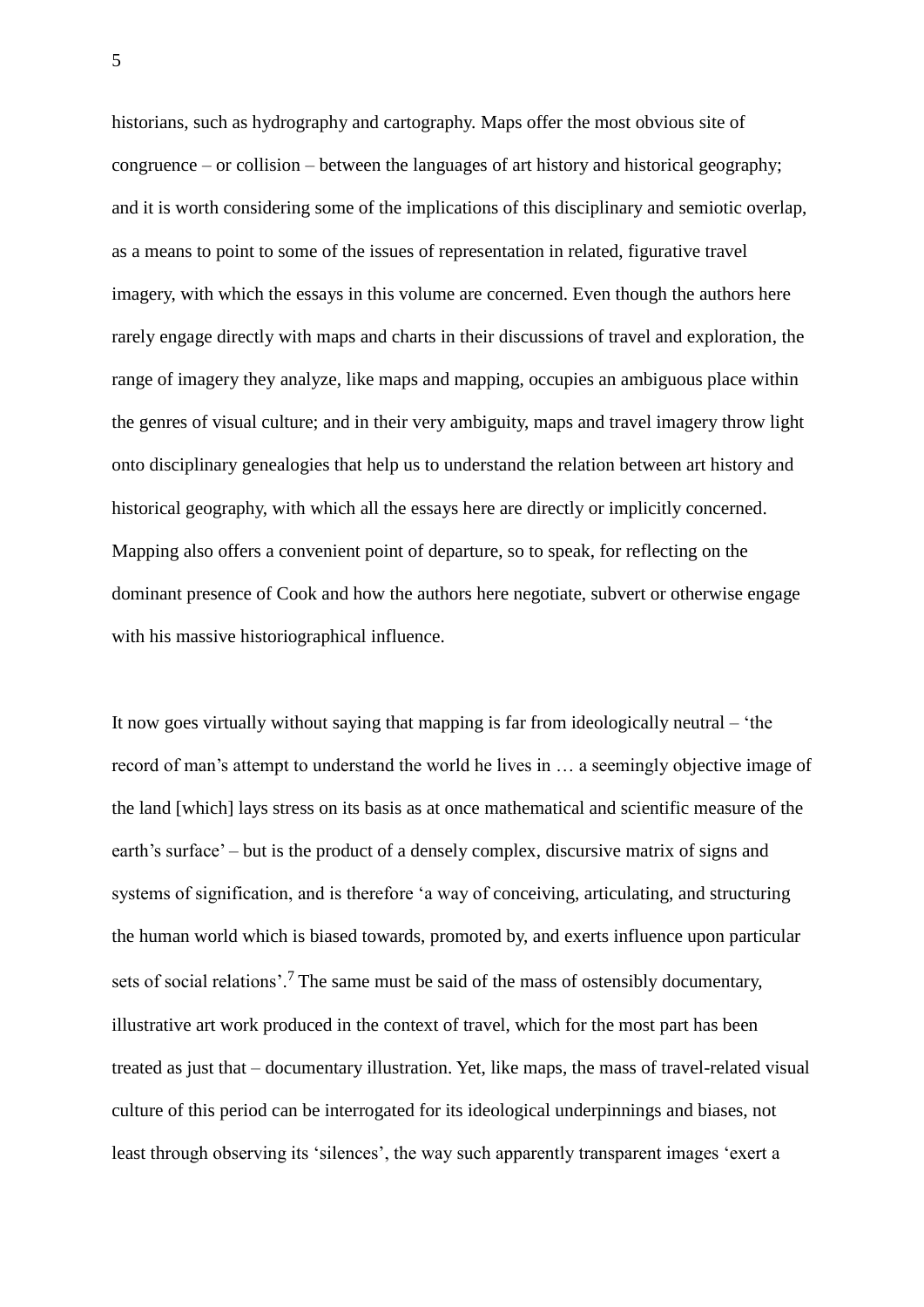social influence through their omissions as much as the features they depict and emphasize'.<sup>8</sup> Thus many of the essays here are explicitly concerned to read 'against the grain' images that on the surface might appear as largely unproblematic and uncontentious.

However, there is a parallel history at play here that complicates the issue. For, maps, at least of the eighteenth and nineteenth centuries, have been tied to a larger history of science and empirical geographical knowledge.<sup>9</sup> In many respects this is certainly justified: the difference is undeniable between the world map of the first half of the eighteenth century and that of the early decades of the nineteenth, in terms of the remarkable transformation in the degree of data presented. And here again Cook emerges as a pivotal figure, not least because the difference in cartographic data was almost entirely dependent on navigation and developments in navigational charting. As Roy Porter has observed, the lacunae in geographical knowledge of the world, which 'in late seventeenth-century maps had joined Australia to New Guinea, New Zealand, Tasmania and the 'Southern Continent' had been dispelled by the end of the century - thanks largely to Cook'.<sup>10</sup>

Maps were thus annexed to a related history of technology, whereby improvements in mapping have been seen as an integral part of a broader cultural shift linking geography with empiricism.<sup>11</sup> This plays out in their visual appearance in significant ways. Cook's charts are notable for their pared-down austerity, in the attempt to record no more than what was securely measured, surveyed and sounded. This can be seen as part of an eighteenth-century shift towards what Michael Bravo has identified as a discourse of precision, by which differential judgments were increasingly made relating to geography, science and culture, and which 'focuses our attention on the relationship between scientific curiosity on the one hand and precision on the other'.<sup>12</sup> According to Nicholas Thomas, an ideal of detached, scientific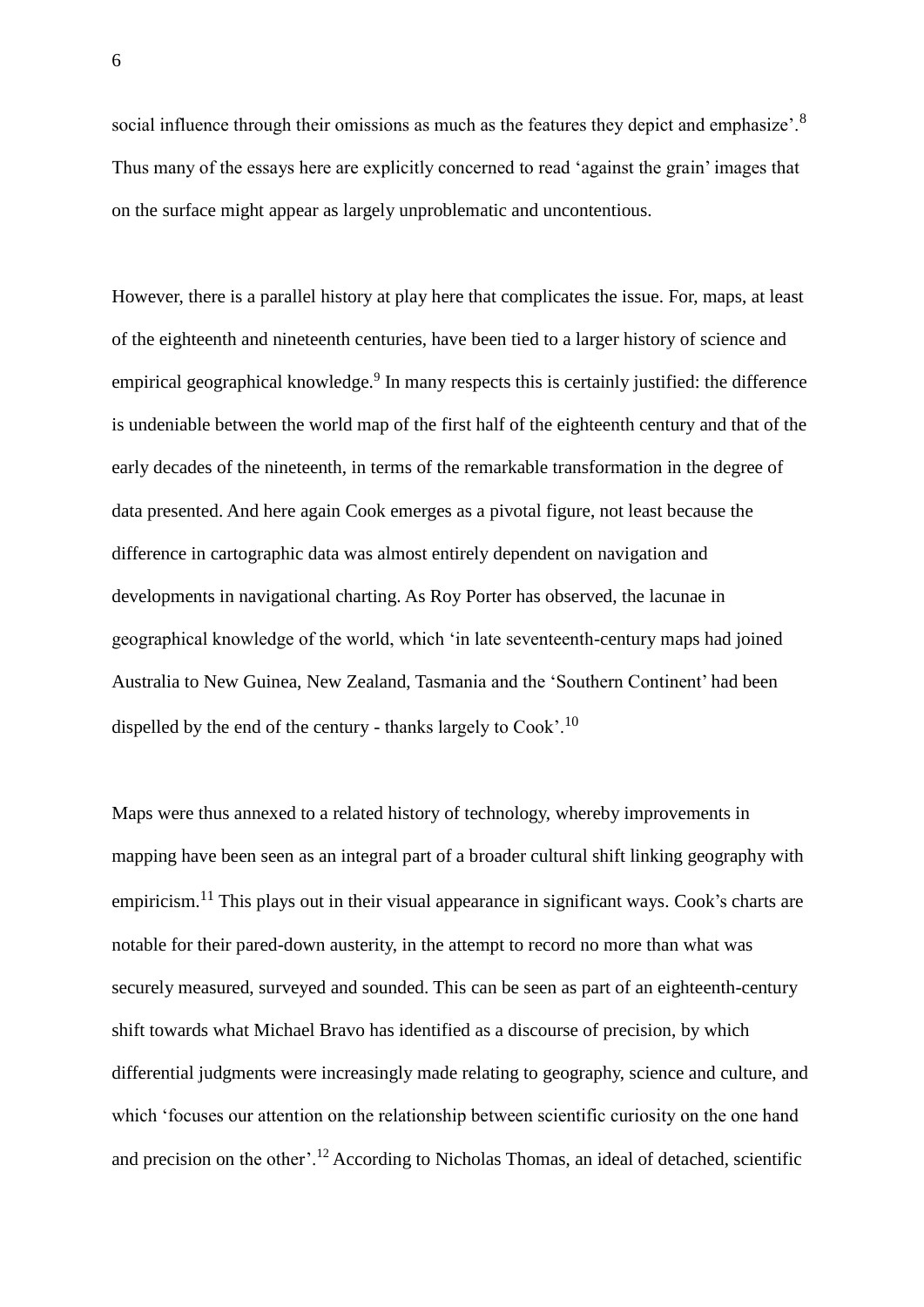curiosity was held to underpin voyages of exploration, and to authorize their reliability, through their representation textually, visually and through practices of collecting. Eighteenth-century curiosity, Thomas writes, was crucial to imperial ideology and practice, in legitimating it as at once 'invasive and acquisitive, but … dissociated from exploitation and profit', or 'the motive you have when you don't have a motive'.<sup>13</sup> Cook's charts, in their reduced, abstracted 'matter-of-factness', similarly invite an empirically detached reading of them, as a form of representation 'without a motive', a rhetorical strategy that extends across the engraved illustrations for the published voyage accounts, particularly the decontextualized, specimen-like views of native Pacific artefacts.<sup>14</sup> For Charlotte Klonk and Luciana Martins, this change was also closely tied to an artistic and aesthetic reformulation of the scientific apprehension of nature, particularly prompted by the exponential growth in travel and travel illustration, which resulted in a dismissal of 'conventional pictorial formulae, such as the sublime, the picturesque and the beautiful, in favour of a more "naturalistic" representation, giving priority to detailed observation of particular cases'.<sup>15</sup> One related development was the widespread artistic experimentation with *plein-air* oil painting and direct observational study, so familiar from standard art-historical accounts of the period (even though these practices had been undertaken decades earlier), which focus on the work of artists such as Thomas and Paul Sandby, Thomas Jones, William Hodges and John Webber (whose work on Cook's second and third voyages respectively provided an analogue to the 'scientific' visual language of the charts, coastal profiles and botanical drawings made by others on board), through to Constable, Turner and the Varleys in the 'decade of English naturalism' of the early nineteenth century.<sup>16</sup> Martins argues that this entailed a shift in the 'boundaries between science and art', such that the 'practice of drawing in the field was not merely a way of illustrating, or of decorating, texts: it was becoming a mode of scientific expression in itself.'<sup>17</sup> Across all forms of visual culture, therefore, the decades beginning

7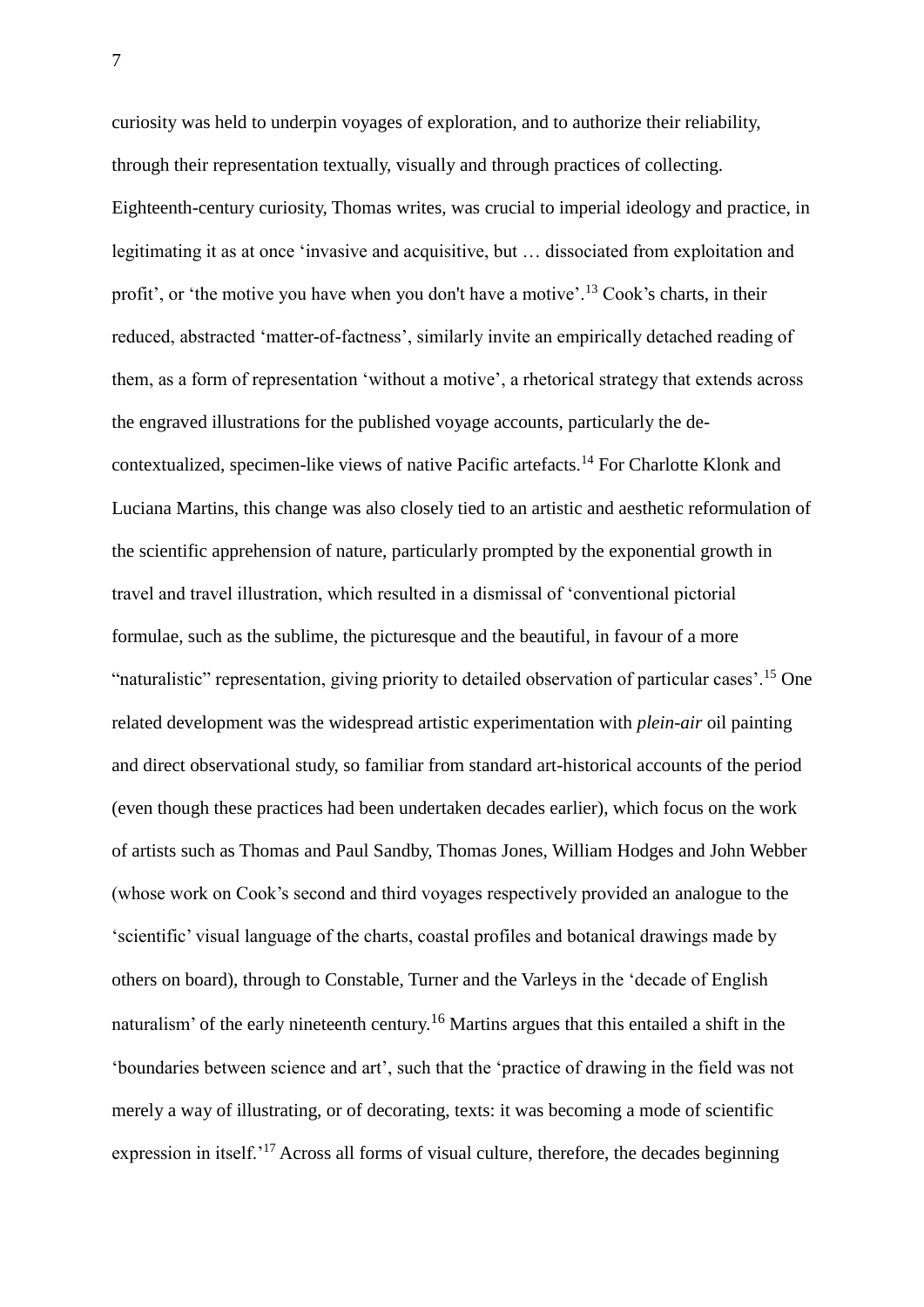with Cook's voyages witnessed a profound transformation, formally, aesthetically and ideologically, prompted by or in response to the cultural impact of travel and exploration. Thus, in a similar way, the geographic, geological, ethnographic, and quasi-anthropological visual records that all the authors in this volume address in more or less direct or oblique ways (particularly Bonehill, Godby, Eaton and Wood) can be seen to relate significantly to eighteenth-century concerns with precision and curiosity, exemplified in Cook's voyages, and manifested in recording practices based on direct observation.

A significant exception to the generally austere character of Cook's charts, and one of the most remarkable and memorable images from the voyage records, is the allegorized representation of the chart of the Southern Hemisphere, completed towards the end of the second voyage (fig. 1). One of the few examples in Cook's charts fully incorporating allegorical figures, it demonstrates both the integration of map-making with other forms of visual representation, and also the explicit linkage of the map with discourses of western imperialism; it is therefore worth considering in detail.

The joint product of the work of at least three people, it shows two cartographic projections elided together, but these are linked through the allegorical figures to abstract social and civic ideals. In addition, through the prominent inclusion of a quotation from Virgil's *Aeneid*, the 'scientific' geographical and cultural goals identified with cartography are linked to a classical literary tradition, while the overall composition frames these within an enveloping idea of globalism. The elaboration of Cook's chart of the southern hemisphere through the addition of allegorical, Atlas-type personifications by William Hodges adapts it more to the role of an emblematic headpiece.<sup>18</sup> Its creation was described by Johann Reinhold Forster: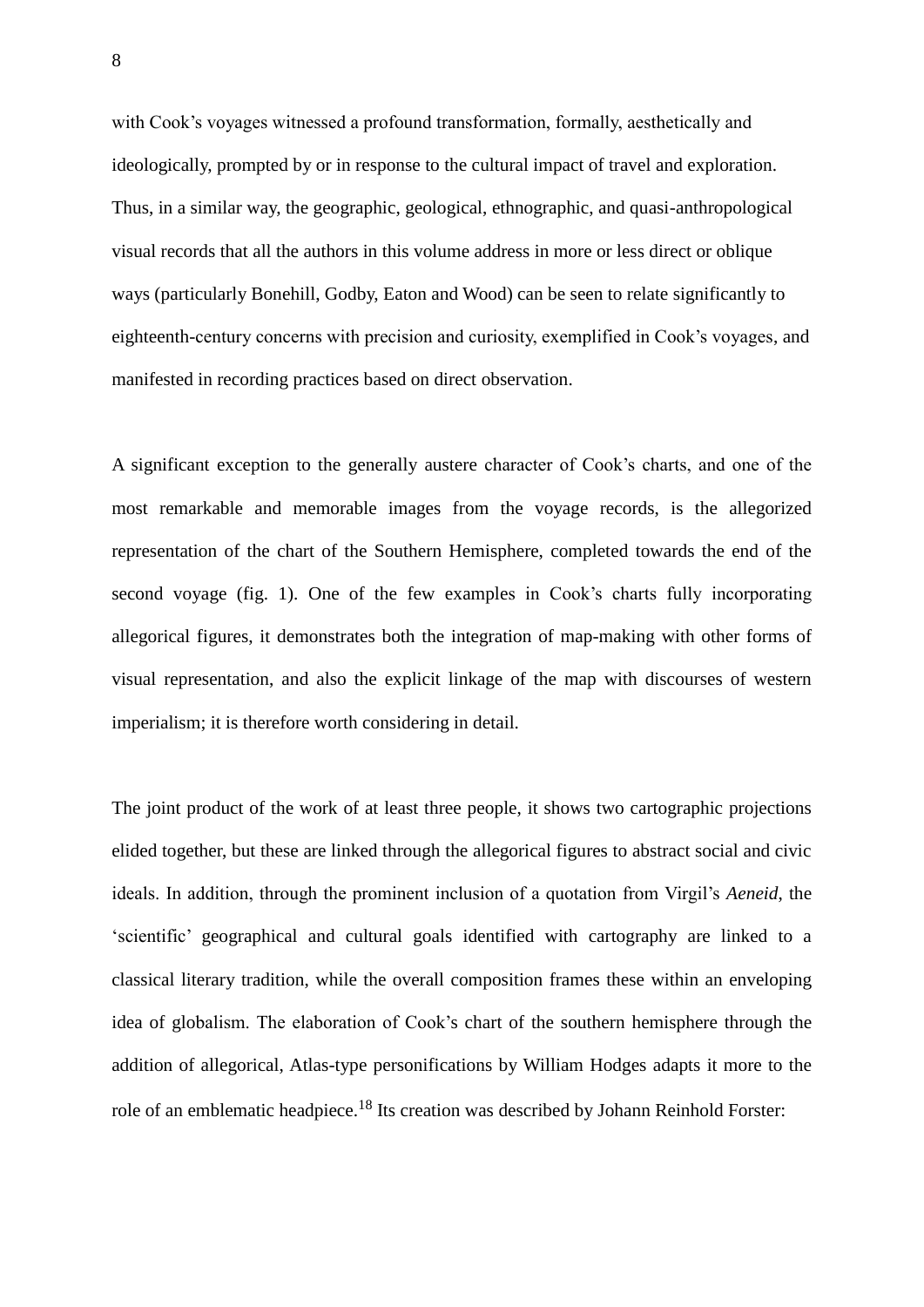*Febr. Ye 8th* This Wind seems to conduct us nearer & nearer to the end of our Carreer. We … are also now round the Globe. I suggested to *Capt Cook*, to call the First Isle we have met with here to the South, *South Georgia* … To the Map representing the Southern Hemisphere & our Ships track on it, *Mr Hodges* added the figures of *Labour & Science* supporting the Globe, to which I added the motto $19$ 

The addition of the figures of Labour and Science imaginatively and playfully re-works the meaning of the chart by placing it within a free adaptation of the longstanding iconography of Atlas supporting the globe, picked up by Forster, and thus emphasizing an idea of globalism. However, the figures are not carrying the world symbolized as such  $-$  it is not the symbolic globe of Atlas – but the world as mapped: navigated and charted in 'scientifically' geographical form.

The circular chart of the southern hemisphere, in zenithal equidistant projection, is only part of the cartographic representation. It is linked to a horizontal strip of map in *Plate Carrée* projection representing the circumference of the earth from the equator to 30 S. This has an important visual and semiotic relation to the two figures: for, Labour, a bulky, muscular Atlas-like figure, whose physiognomy is directly based on Hodges's portrait depictions of Maori or New Caledonian natives, is bent over by the insupportable weight of the globe.<sup>20</sup> Science, however, a slighter, classically proportioned figure, based on a Tahitian visual type, is gracefully and athletically posed, and holds the earth without difficulty: his supporting arm embraces it along precisely the same equatorial band shown in the horizontal chart. Each of the two figures thus corresponds to a different cartographic projection, so that the weight of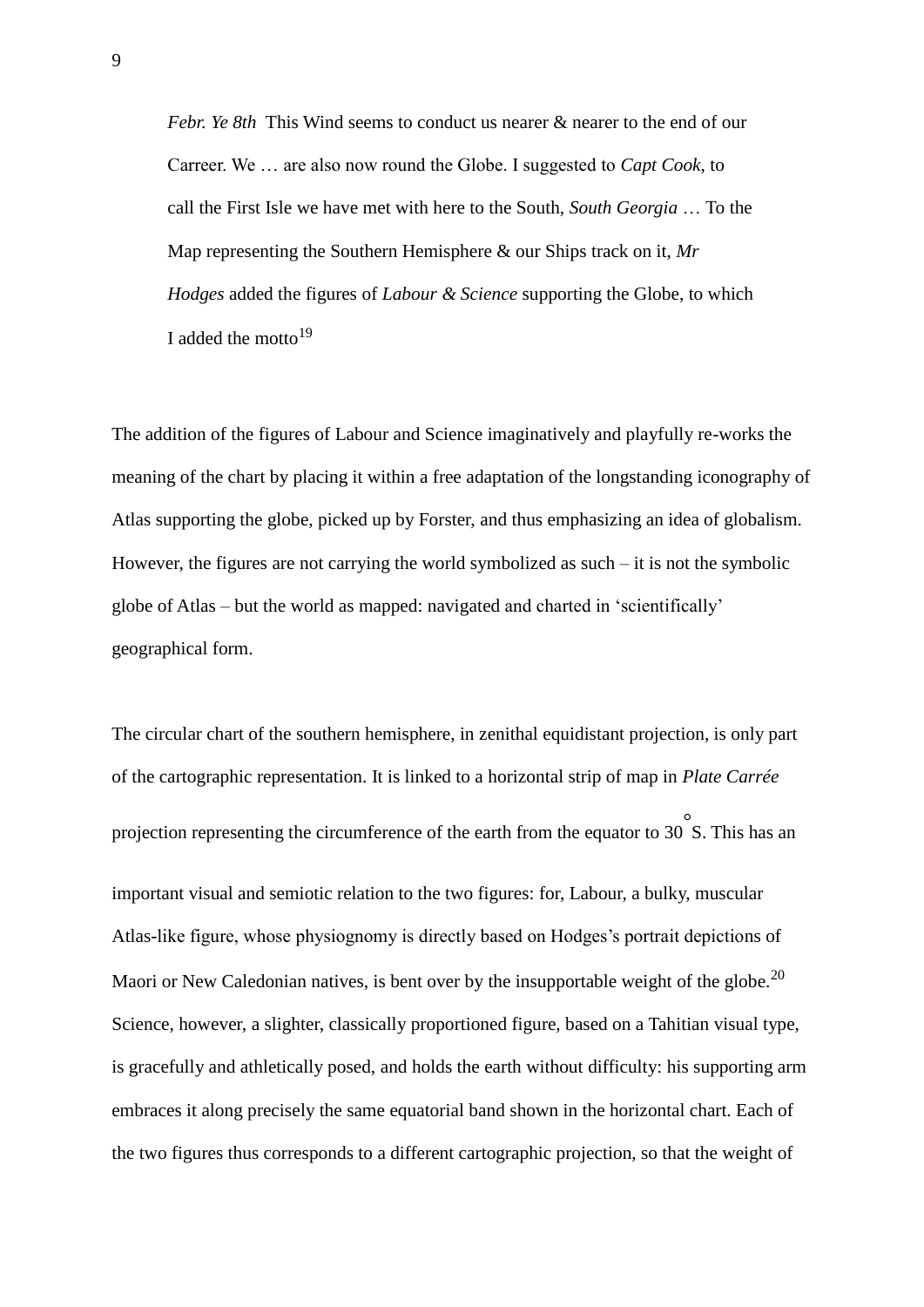the globe held by Atlas/Labour, we understand, is dissipated through the geographical knowledge supplied by cartography/Science. The quotation supplied by Forster emphasizes the point. 'Ipsa subido humeris; nec me labor iste gravabit' ('I will carry you upon my shoulders; for me this task is no burden') describes the passage in the Aeneid where Aeneas carries his father Anchises out of Troy, a reference supported visually in the comparative age and youth of Hodges's figures of Labour and Science; so that the increase in global geographical knowledge, substantially enabled by Cook's own voyages, is associated not only with 'science' through the practice of navigation and cartography, but also with rhetorical discourses of heroic history and natural familial ties. Forster explained his use of the line in his *Journal*: 'for though Labour supports the Globe with the utmost Exertion of Power, Science seems to do it with great Ease'.<sup>21</sup> In other words, the progress of technology, industry and modernization, which must implicitly include cartography, print-making and related visual material, is inseparable from commercial global imperialism, indicating that cartography in this period was hardly ideologically neutral, but served the ends of the commercial maritime state: while colonialism and navigation could not have taken place without cartography and its refinements, maps and charts were not simply passive tools to implement a preconceived ideology. They were constitutive to it.

There is much more that could be said about this rich and fascinating image, but what I want to emphasize here is how it complicates and blurs the conventional distinctions between art and mapping, and among the intellectual and academic histories of art, science, travel, cartography and historical geography. It also points clearly (as a good map should) in the direction of a vast range of imagery beyond the crucial but narrow frame of the Cook voyages, that could and should come under art-historical scrutiny through a cross-disciplinary approach with historical geography; whether this be the more familiar art of William Hodges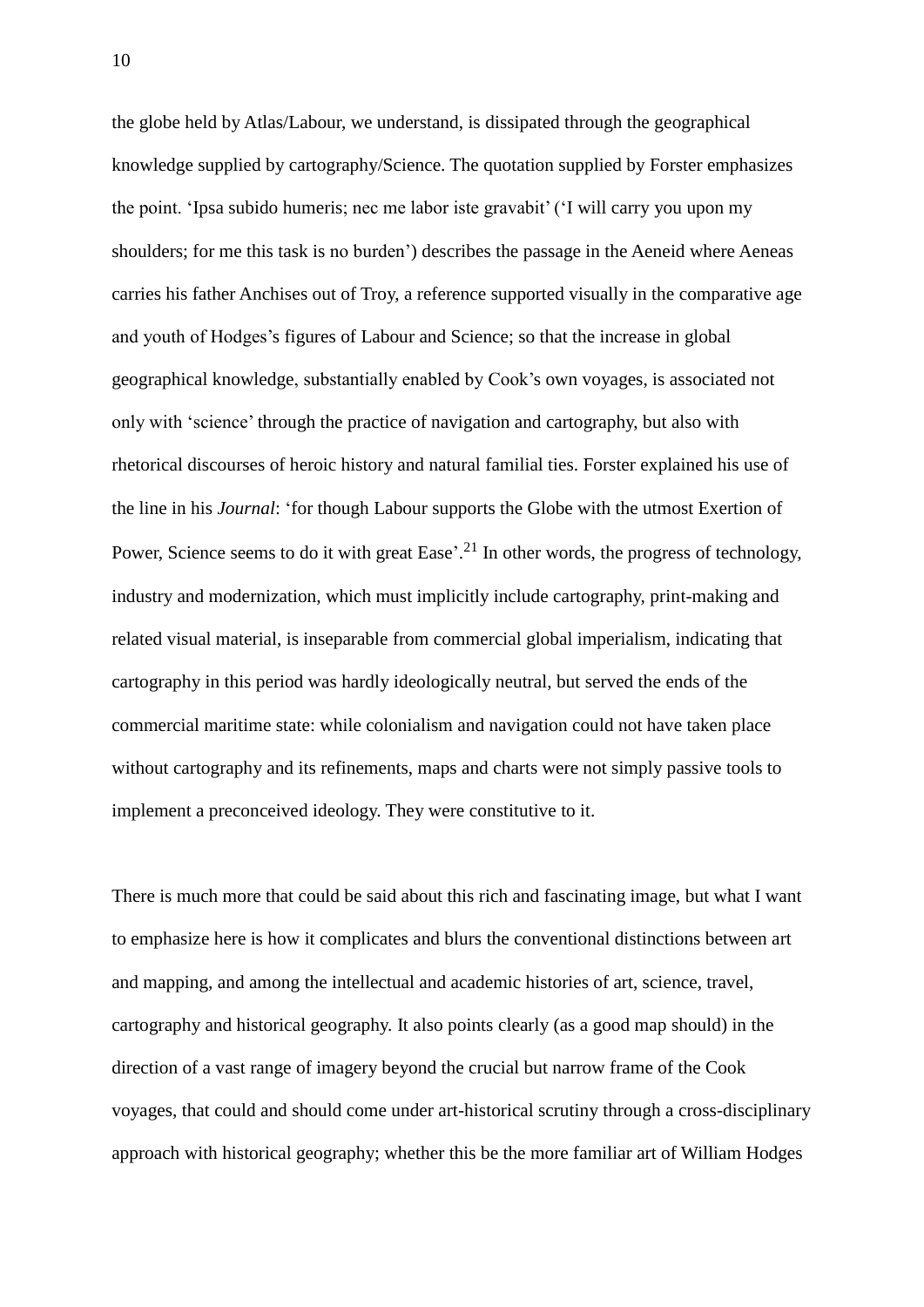or Thomas and William Daniell in India, and its relationship with contemporary military cartographic surveys, or the relationship of the landscape imagery of Thomas Hearne, George Robertson or Agostino Brunias in the West Indies to the transformation of islands' geography wrought by the plantation system, or else the mass of travel-related visual material that lies in archives across the world largely unnoticed by historians of art and visual culture.<sup>22</sup> It points towards a way of mapping the relation of art to travel and exploration. In particular, it illuminates at least four principal areas of critical engagement, which distinguish the arts of exploration and travel from other forms of visual cultural production, and with which all the essays in this volume are in diverse ways concerned. Broadly, these areas, several of which I have already touched on, might be summarized as: issues of time, place and circumstances of production; practices of observation and recording; the imperial context; the influence of Cook. In the first place, the specificity of the chronological and geographical moment in the voyage when this collaborative, hybrid image was produced, as recounted in Forster's *Journal*, is crucial to its meaning: created towards the end of the voyage, in celebration and expectation of a successful expedition and return to England, and naming and appropriating the Falkland Islands in honour of George III. Secondly, its combination of visual registers alerts us both to the currency of precision and curiosity as values for the production of travel imagery, and also their relation to the philosophical interpretation of raw data, exemplified in Hodges's personifications of Labour and Science. The naming of South Georgia at once implies the imperial context, but also suggests how provisional, contingent and, in some senses, improvisatory that context could be: in particular, it alerts us to what Daniel Clayton has termed 'the spatiality of imperialism', the question of how 'visions of empire ... and attitudes of dominance over distant lands [are] shaped geographically', and in this case it is important to emphasize how that shaping is produced through hybrid visual form, involving a composite of mapping and classical allegory.<sup>23</sup> Finally, its collaborative nature necessarily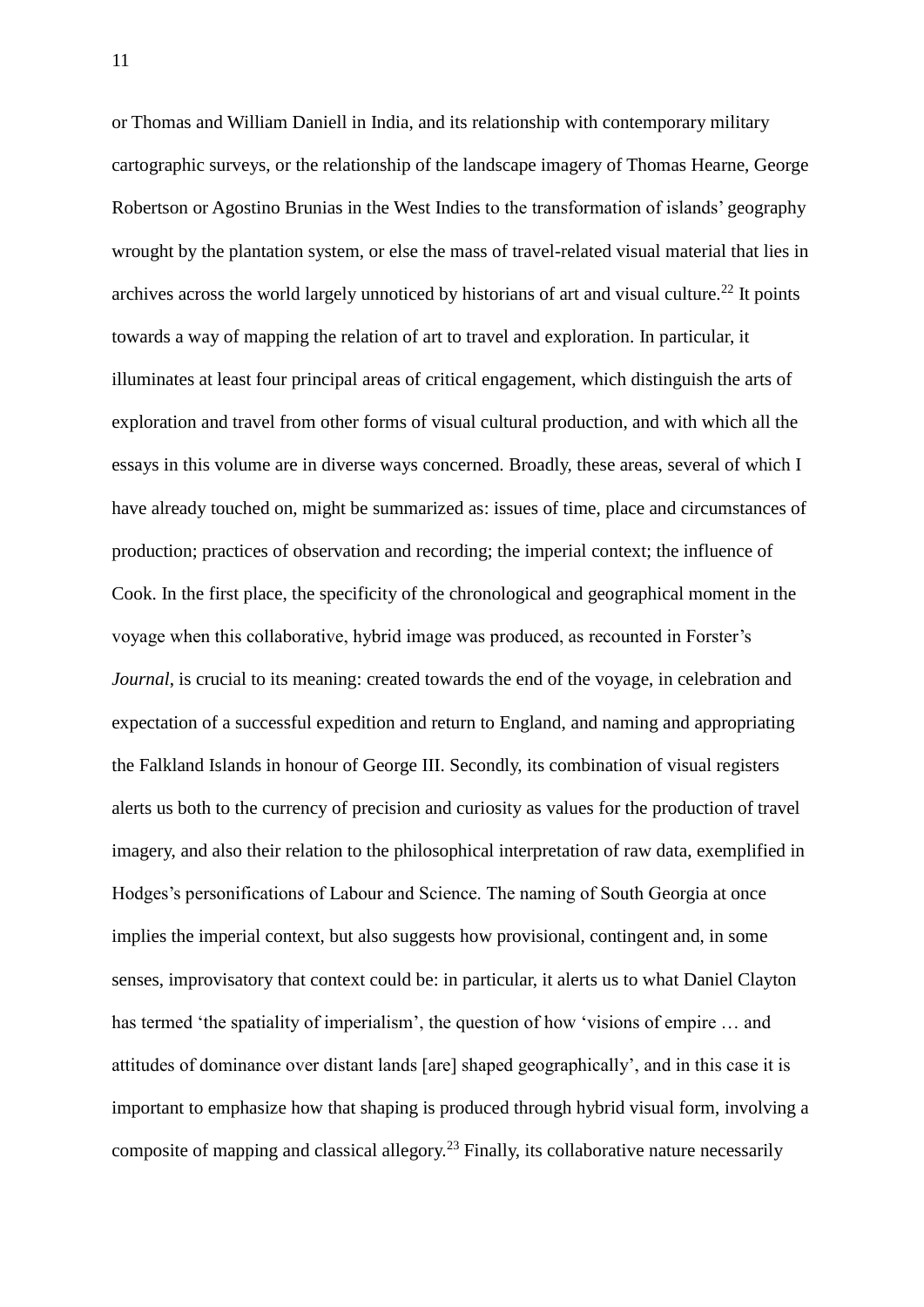qualifies the received and still dominant understanding of Cook as the individual colossus bestriding the histories of travel and exploration, and their attendant visual cultures.

So, while the essays in this volume derive from predominantly art-historical preoccupations, they offer fertile and fundamentally interdisciplinary perspectives on the range of issues I have attempted to outline. Despite my concern in the above discussion with Cook's voyages, this volume actively looks beyond Cook, covering a broad period ranging from the 1770s to the 1840s, and offering an alternative genealogy for the history of exploration and its visual record. John Bonehill confronts this head-on, by looking in detail at Joseph Banks' voyage to Iceland as a deliberate move away from Cook, going literally in the opposite direction and promoting Banks as an equally, if not more, influential figure on art and exploration. While Cook's first voyage and Banks' participation in it was an unavoidable reference point for the latter's subsequent journey to Iceland, Bonehill argues that the record of his northern expedition 'is arguably a far more complete record of the range of Banks' interests at this date than the art that survives of the Pacific voyage'. Moreover, it complicates the relation of exploratory voyaging to national discourse, as modelled on a binary of metropolis to periphery. In becoming annexed for publication with Thomas Pennant's expanded *Tour of Scotland*, with its evaluation of the Highlands in the wake of the Jacobite Rebellion, Banks' account of his northern voyage becomes, Bonehill argues, a work of 'national imagining', filtering domestic cultural anxieties through discourses of natural history and scientific curiosity, in which the practice of drawing is paramount.

In other essays here, such as Michael Godby's detailed scrutiny of Samuel Daniell's views of South African landscape and cultures, Natasha Eaton's account of the visualization of caste in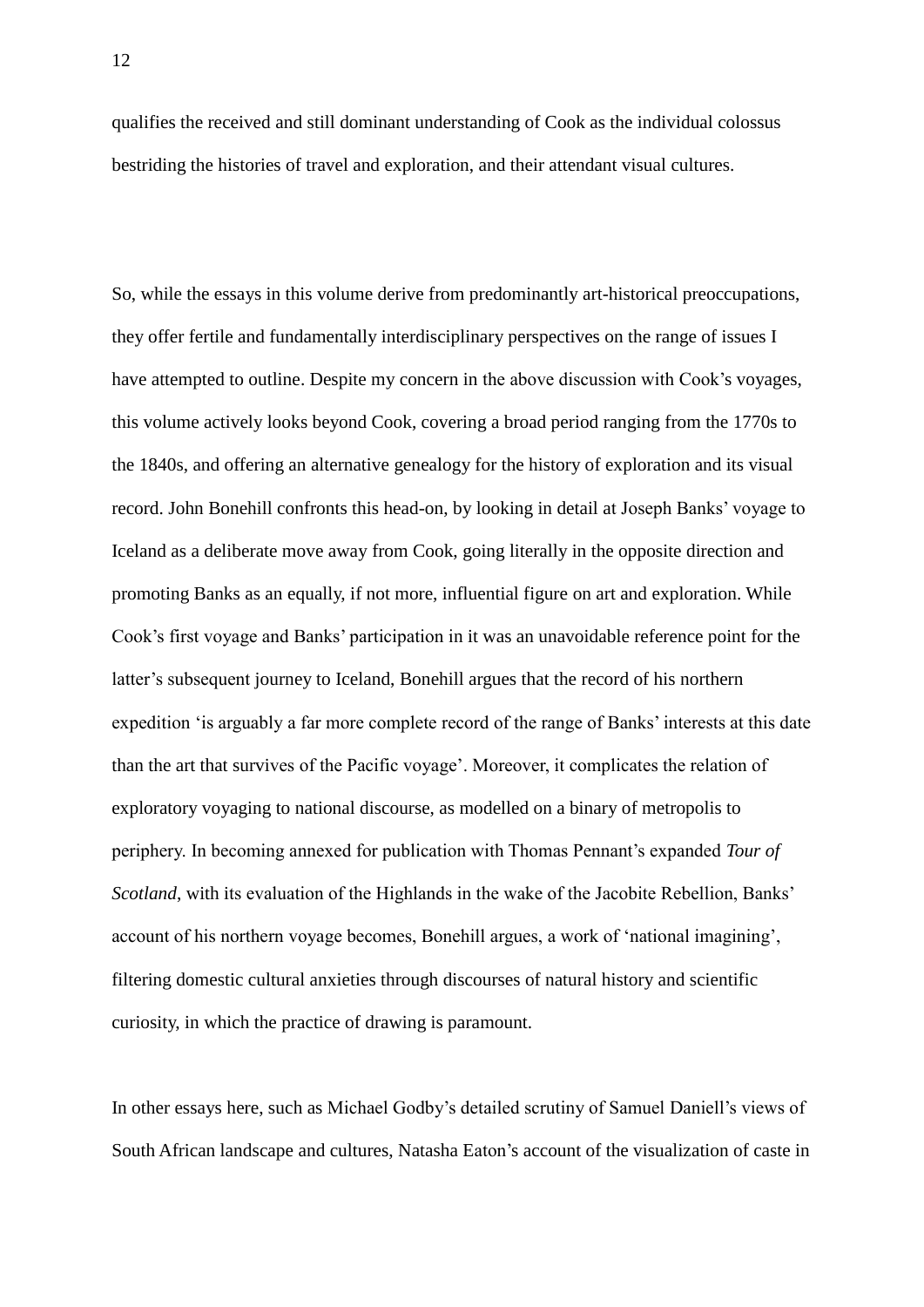early-nineteenth-century India or Marcus Wood's analysis of Debret's representations of slaves in 1820s Brazil, Cook's influence is almost or entirely absent. Ostensibly, for instance, Samuel Daniell's *African Scenery and Animals*, which forms the subject of Godby's discussion, might appear to share common traits with the visualization of the Pacific in Cook's voyage accounts; but under close analysis, the urgent context for the volume of prints emerges as the political status of the Cape itself, as an imperial hinterland under contestation between Dutch and British East India Companies, in which the focus is on the relationship among indigenous populations, the settler communities, and the natural environment. Against this backdrop, Godby suggests, Daniell's 'images may be seen to represent a commentary on the institution of colonialism', and thus need to be understood in the context of prevailing discourses of empire, slavery and freedom, which in this case at least were temporally specific: in the particular moment of the First British Occupation of the Cape, Daniell's remarkable 'ability to recognize both the individuality of his indigenous portrait subjects beyond the borders of the colony, and the authenticity of their several cultures, appears to have depended on a willing acceptance of their freedom'. In this case, therefore, the art of exploration and travel becomes imbued with historical issues of slavery and colonialism that are more familiar from scholarship on the plantation culture of America and the West Indies.

In this context, Cook emerges as a more nuanced, malleable and precisely located influence on subsequent travel discourse, having far greater resonance, perhaps for obvious reasons, in a Pacific context than elsewhere. So, he is certainly discernible in Augustus Earle's images of Pacific peoples and island landscapes that Leonard Bell discusses, and emerges as the critical presence for understanding the topographies of 1840s Tahiti in my own account of British naval officers' representations of Pacific landscape, but is displaced by other, more contingent factors in South Africa, India or South America. A parallel presence, more or less explicit,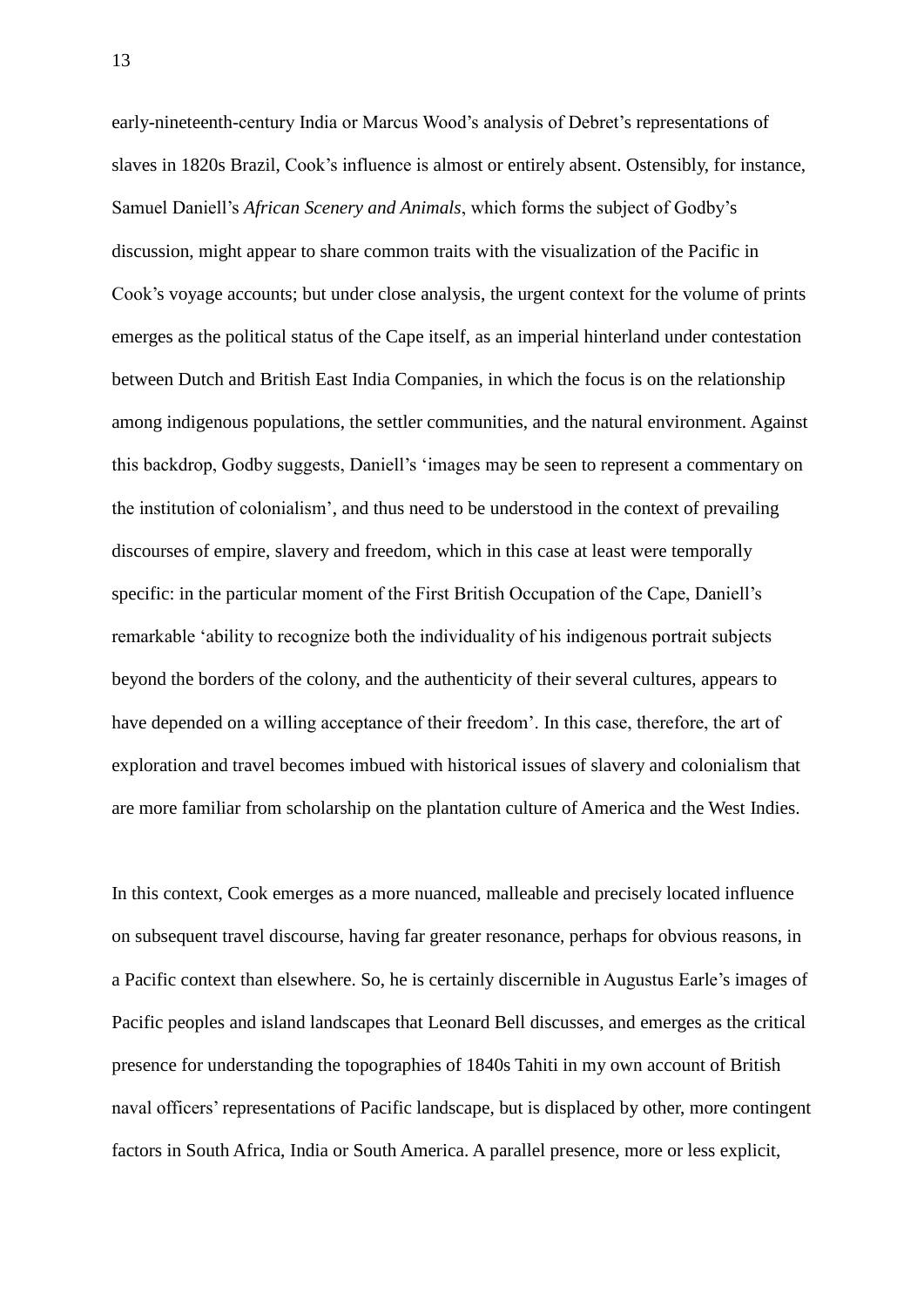that runs as an undercurrent through several of the essays, is, much more surprisingly, slavery, which operates as a critical factor at many levels in the interpretation of a variety of different sets of imagery: most obviously in Marcus Wood's essay, which engages with the representation of slavery in Brazil directly, but also in Eaton's discussion of India, and Bell's analysis of Earle, as well as Godby's account of Daniell's *African Scenery*, already cited. The more positivist historical account associated with the art of Cook's voyages and its subsequent influence in developing a more empirical, 'scientific' form of visual representation is thus countered by a more problematic and less familiar historical trajectory in the relation of art to travel and exploration.

Similarly, 'empire' when filtered through the lens of travel becomes a much more problematized concept in these essays. While all of them to some extent can be seen to treat imperial issues, imperialism is by no means uniformly understood or applied, but becomes instead contingent, tenuous and elusive, and once more variable according to location, involving 'processes of differentiation as well as ... universalist formulations of imperial right and territory'.<sup>24</sup> Thus not all the essays here assume an expansionist British imperial frame of reference: the Portuguese empire in Brazil that forms the arena for Debret's drawings and prints in Marcus Wood's discussion can be seen rather as an empire of retreat and displacement, for the Portuguese court in the face of Napoleonic advances through the Iberian peninsula. Natasha Eaton's account of Balthazar Solvyns' taxonomic images of Indian castes perhaps takes the most familiar understanding of empire, conventionally understood, specifically that of British-occupied India of the early-nineteenth century. Yet even here, Eaton interrogates and subverts any stable idea of empire, firstly by deftly emphasizing how art and artists in India were imbricated in a world of financial and other forms of speculation, founded on the practices of the East India Company; and secondly, by taking Solvyns'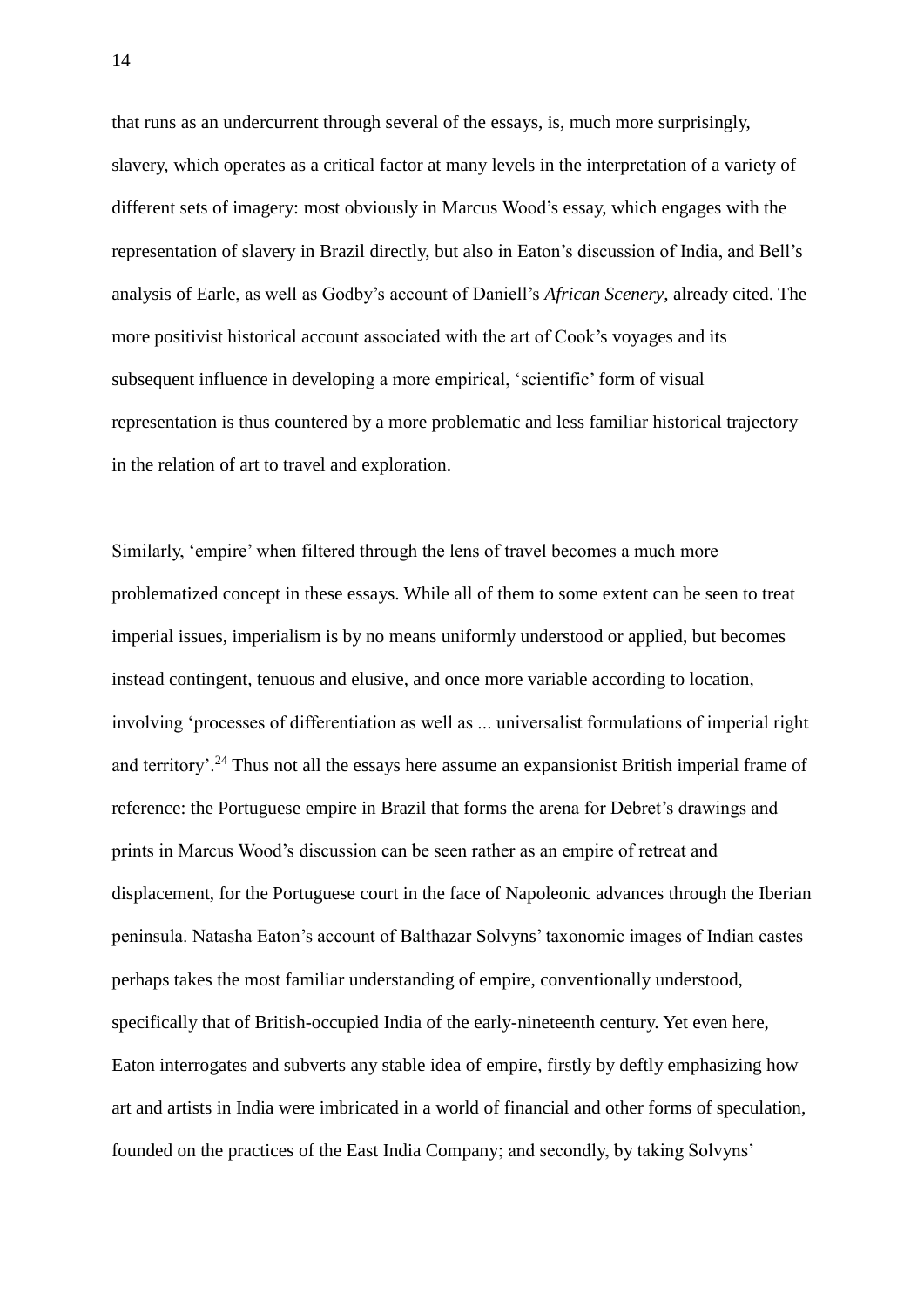*Manners, Customs, Character, Dresses and Religion of the Hindus* as a work of exploration, 'navigating' caste, to demonstrate how 'conflicting definitions of manners, customs, costume and physiognomy staged caste as a site for cross-cultural contestation'; with the result that the very idea of 'likeness', so central to visual representation in the modern western world, above all in the context of travel and exploration, becomes destabilized and unreliable.

Likewise, all of these essays address fundamentally the practice of direct observation in visual representation produced in the context of travel and exploration, and the concomitant, deeply complex notion of eye-witnessing.<sup>25</sup> Leonard Bell's discussion of the art of Augustus Earle in relation to the writings of Charles Darwin and their shared experience of voyaging, demonstrates how deeply – indeed, inseparably – involved their artistic and scholarly practices were in the phenomenology of travel and direct observation; and he speculates on the extent to which one practice informed the other, while also exploring the divergences between the two men in their accounts of the same phenomena on the same voyage. Their shared reliance on eye-witnessing and direct observation as the basis for recording travel and exploration, Bell contends, means that, 'even if Earle's travel art only ever had a small part to play in the visual culture of modern science, the representations of this 'minor' artist nevertheless embody the dynamics of inquiry and reviewing, and the imaginative capacities necessary for the ground-breaking, paradigm-shifting work later of Darwin'.

Other essays here, however, demonstrate that, like empire, eye-witnessing was not imbued with universal values. In Jean-Baptiste Debret's drawings of the day-to-day workings of the Brazilian slave system, which Marcus Wood analyses, eye-witnessing and the practices of looking, in the contexts of travel and cross-cultural exchange, assume an intensely moral charge (albeit an ambiguous one), imbuing the images, as Wood contends, with 'a forensic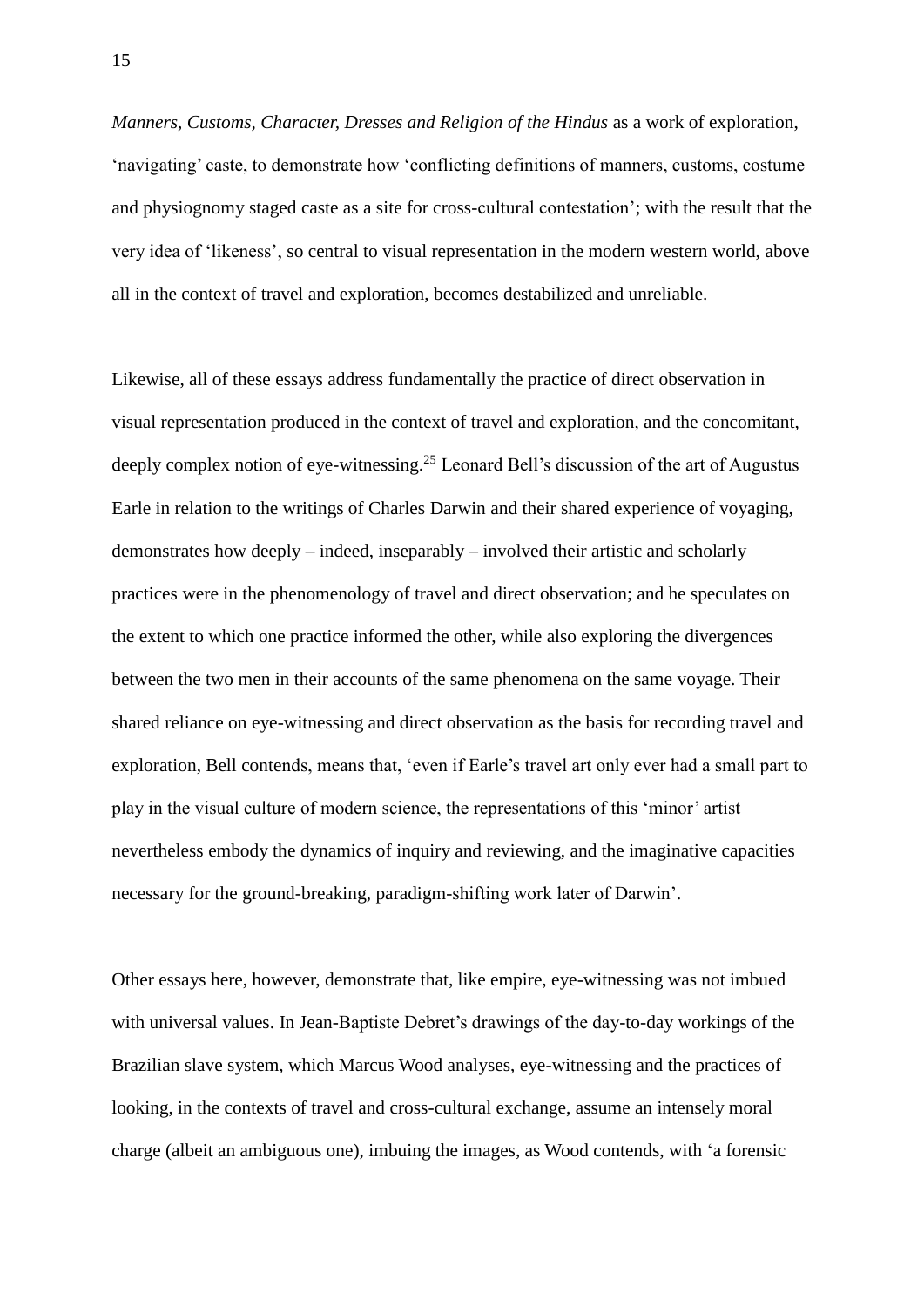clarity of observation, a desire to see and register the truth through the sheer ferocity of looking closely'. This allows Wood to make a startling, original and provocative insight into the conventional art-historical account of the rise of *plein-air* painting as tied to a Romantic sensibility: he challenges the assumptions implicit in this art-historical narrative and instead not only reinforces the connection between direct observation in artistic practice and travel, as already outlined, but also makes the further case for the moralization of vision in the specific context of slavery, which in Debret's work is manifested as 'an honesty of vision and a precision of form that allowed him to produce an artistic commentary on slave trauma unique in its emotional depth and formal range'. This also adds a further dimension to the discourse of precision, discussed above.

My own essay, concluding the set, draws together these issues of empire, vision, and specificity of place, in investigating the visual records of British naval officers visiting Tahiti and the surrounding region during the contested period of the 1840s, with the French occupation of Tahiti and the Marquesas creating a flashpoint of Franco-British imperial rivalry in the region. This, I argue, informed and was filtered through the seemingly innocuous landscape views produced by naval officers travelling through the South Pacific, by which they referenced the abiding presence and loss of Cook as the determining source of British geopolitical authority there. Less an art of exploration, these naval officers' landscape views instead historicize exploration, through reference to the seminal figure of Cook, and annex it to an imperialist ideological agenda. Cook is thus brought firmly back into the picture, but in a very changed, mid-nineteenth-century frame.

While the essays as a collection, therefore, cover a broad geographical – indeed, global – span, ranging from Iceland to Tierra del Fuego, they each are based on a case study that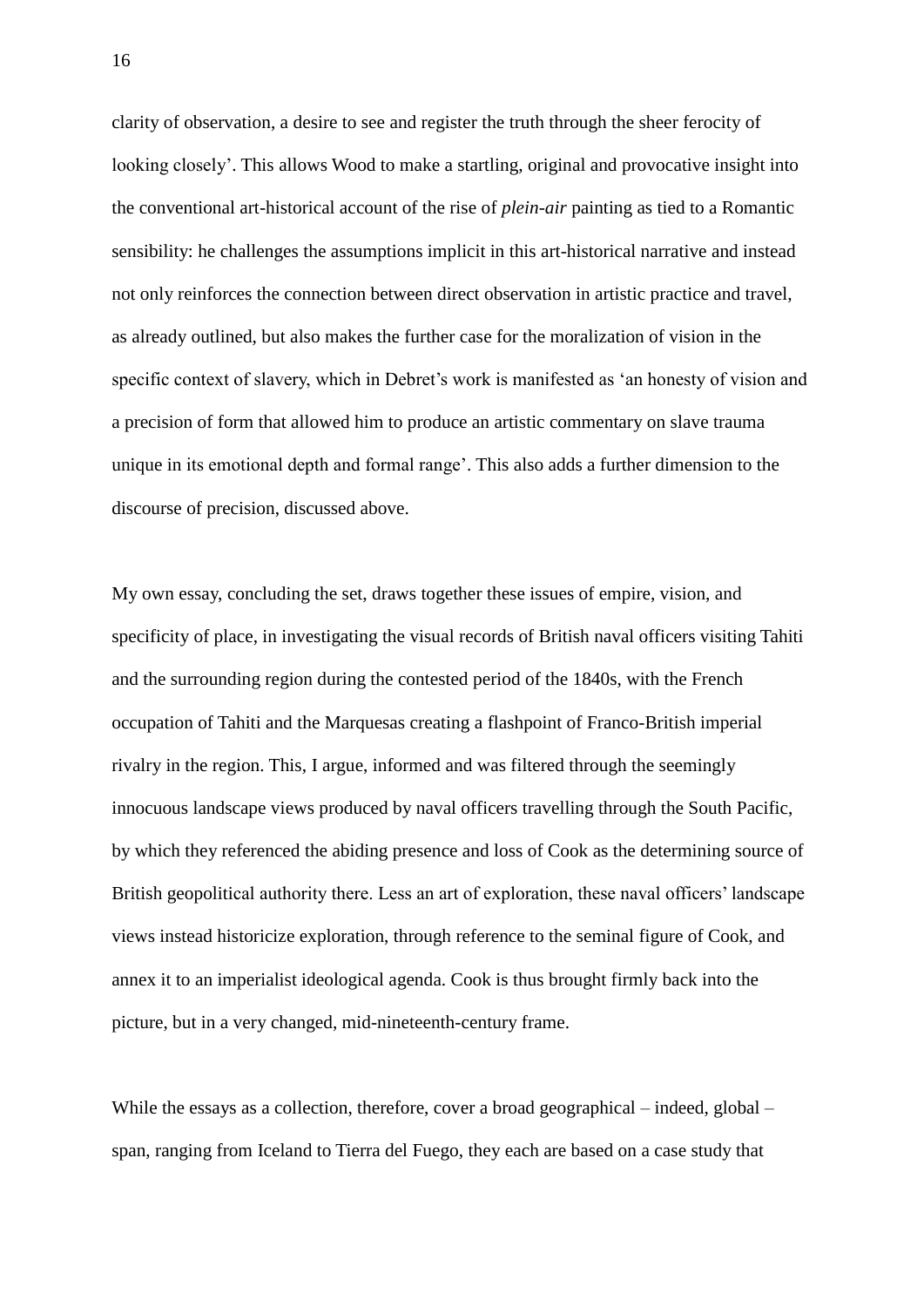explores the wide range of issues raised through an interdisciplinary approach to the visual culture of travel; principal among which is the way visual representation interleaves with discourses on the nature of human society, social progress or decline, customs and manners, or geopolitics, as filtered through the representation of topography, climatology, ethnography and environment. In one sense, they suggest that it is methodologically unavoidable to deal with this category of visual culture without recourse to historical geography, and it is thus entirely appropriate that they feature in this journal. In a fundamental, complementary sense, they draw attention to an extensive and heterogeneous range of visual material that sustains and merits serious and detailed scholarly analysis: in the end, therefore, it is the over-riding contention of this volume that such material proffers important challenges to conventional historical and art-historical assumptions, and needs to be put on the map.

<sup>1</sup> See, in particular, the work of Luciana Martins: L. Martins, Mapping tropical waters: British views and visions of Rio de Janeiro, in D. Cosgrove (Ed), *Mappings*, London, 1999, 148-168; L. Martins, The art of tropical travel, 1768-1830, in M. Ogborn and C. W. J. Withers (Eds), *Georgian Geographies: Essays on Space, Place and Landscape in the Eighteenth Century*, Manchester, 2004, 72-91; F. Driver and L. Martins (Eds), *Tropical Visions in an Age of Empire*, Chicago, 2005; L. Martins and F. Driver, John Septimus Roe and the art of navigation, c.1815-1830, in T. Barringer, G. Quilley and D. Fordham (Eds), *Art and the British Empire*, Manchester, 2007, 53-66; also F. Driver and L. Jones, *Hidden Histories of Exploration: Researching the RGS-IBG Collections*, London, 2009; see also the work produced under the Landscape and Environment Programme, inaugurated by the Arts and Humanities Research Council under the directorship of Professor Stephen Daniels in 2005[: http://www.landscape.ac.uk/landscape/index.aspx](http://www.landscape.ac.uk/landscape/index.aspx) (accessed 8 July 2013); including the series of networks and workshops on Art and Travel, led by the National Maritime Museum, directed by Geoff Quilley: <http://www.rmg.co.uk/researchers/research-areas-and-projects/cart/> (accessed 8 July 2013).

<sup>2</sup> From among many influential recent publications see, for example, M. L. Pratt, *Imperial Eyes: Travel Writing and Transculturation*, London and New York, 1992; revised and expanded, 2007; N. Thomas, *Colonialism's Culture: Anthropology, Travel and Government*, Cambridge, 1994; J. Elsner and J.-P. Rubiés (Eds), *Voyages and Visions: Towards a Cultural History of Travel*, London, 1999; A. Gilroy (Ed), *Romantic Geographies: Discourses of Travel 1775-1844*, Manchester, 2000; J. Roach, *Cities of the Dead: Circum-Atlantic Performance*, New York, 1996.

<u>.</u>

<sup>&</sup>lt;sup>3</sup> The study of travel literature as a discreet field of modern literary studies was stimulated, if not inaugurated, by P. G. Adams's still relevant *Travelers and Travel Liars 1660-1800*, Berkeley, 1962. For more recent important studies see, for example, N. Rennie, *Far-Fetched Facts: the Literature of Travel and the Idea of the South Seas*, Oxford, 1995; J. Lamb, *Preserving the Self in the South Seas 1680-1840*, Chicago, 2001; H. Guest, *Empire,*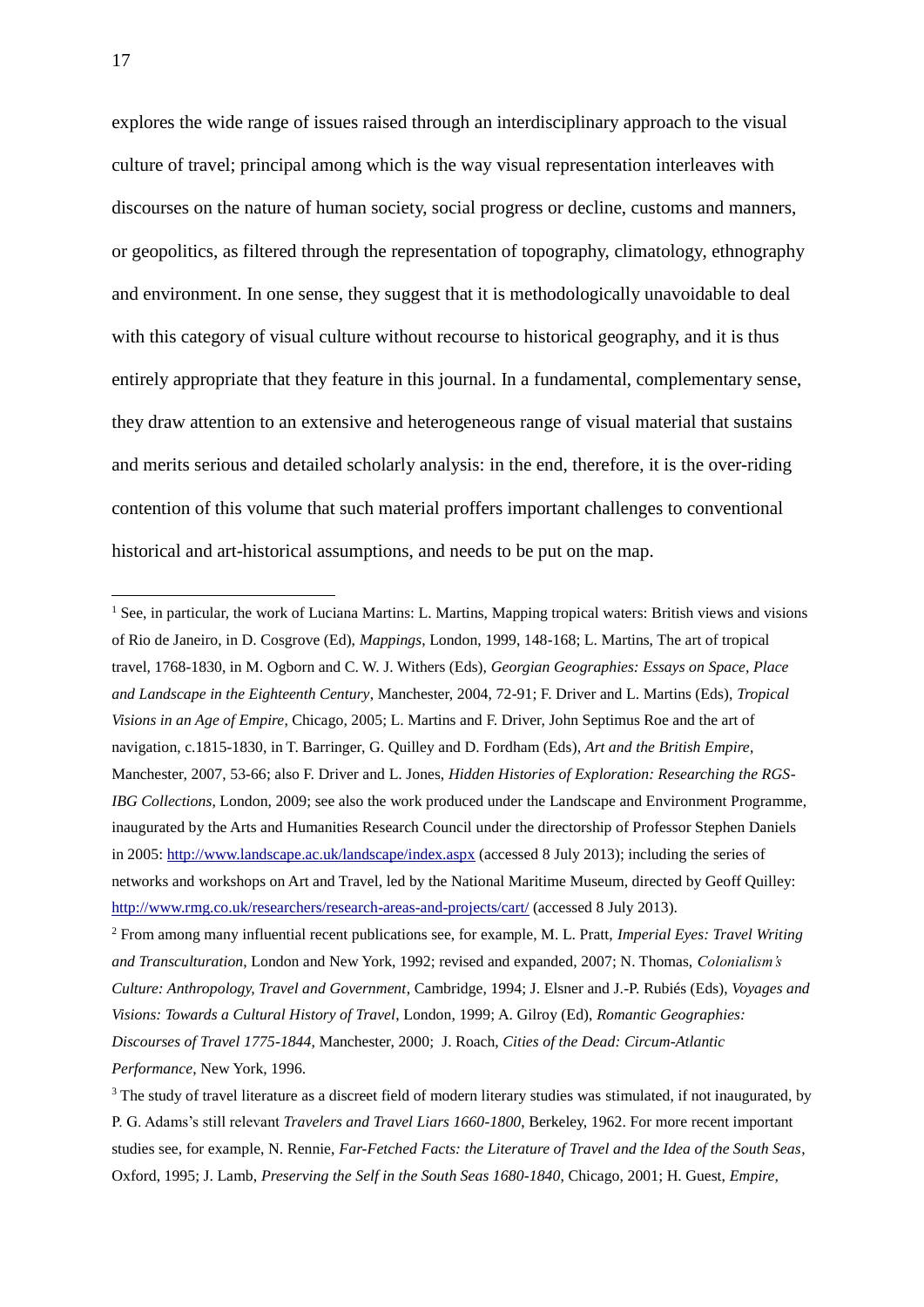*Barbarism, and Civilisation: Captain Cook, William Hodges, and the Return to the Pacific*, Cambridge, 2007.

4 J. Bonehill, Hodges and Cook's second voyage, in G. Quilley and J. Bonehill (Eds), *William Hodges 1744- 1797: the Art of Exploration*, New Haven and London, 2004, 75.

<sup>5</sup> The major exception here is B. M. Stafford, *Voyage into Substance: Art, Science, Nature and the Illustrated Travel Account, 1760-1840*, Cambridge, Mass., 1984.

<sup>6</sup> On the sea and national identity, see G. O'Hara, *Britain and the Sea since 1600*, Basingstoke, 2010; G. Quilley, *Empire to Nation: Art, History and the Visualization of Maritime Britain, 1768-1829*, New Haven and London, 2011.

<sup>7</sup> *The World Encompassed*, Baltimore, 1952, p.xi, quoted in G. N. G. Clarke, Taking possession: the cartouche as cultural text in eighteenth-century American maps, *Word & Image*, 4 (1988) 455. J. B. Harley, Maps, knowledge, and power, in J. B. Harley, *The New Nature of Maps: Essays in the History of Cartography*, Baltimore and London, 2001, 51-81, first published in D. Cosgrove and S. Daniels (Eds), *The Iconography of Landscape: Essays on the Symbolic Representation, Design and Use of Past Environments*, Cambridge, 1988, 277-312. Harley was among the first historians of cartography to analyze maps in terms of semiotics and Foucaultian discourse theory: in addition to Maps, knowledge, and power, see especially J. B. Harley, Silences and secrecy: the hidden agenda of cartography in early modern Europe, *Imago Mundi* 40 (1988) 57-76; J. B. Harley, Deconstructing the map, *Cartographica* 26 (1989) 1-20, reprinted in T. J. Barnes and J. S. Duncan (Eds.), *Writing Worlds: Discourse, Text and Metaphor in the Representation of Landscape*, London and New York, 1992, 231-47. These and other essays have been reprinted as the edited collection, *The New Nature of Maps*, cited above. For discussions of the relationship of cartography to art in the late-medieval to early-modern periods, see R. Rees, Historical links between cartography and art, *Geological Review* 70 (1980) 60-78; D. Woodward (Ed), *Art and Cartography: Six Historical Essays*, Chicago, 1987; N. Alfrey and S. Daniels (Eds), *Mapping the Landscape: Essays on Art and Cartography*, Nottingham, 1990. For other important studies of mapping generally, see Cosgrove (Ed), *Mappings*; M. Edney, *Mapping an Empire: the Geographical Construction of British India, 1765-1843*, Chicago, 1997; J. R. Akerman (Ed), *The Imperial Map: Cartography and the Mastery of Empire*, Chicago, 2009; P. Barber and T. Harper, *Magnificent Maps: Power, Propaganda and Art*, London, 2010. Of particular relevance to Cook and the eighteenth century are: D. W. Clayton, [The Creation](https://risweb.st-andrews.ac.uk/portal/en/researchoutput/the-creation-of-imperial-space-in-the-pacific-northwest(0f93a541-a0c1-42d9-b802-2ad9ded0673a).html)  [of Imperial Space in the Pacific Northwest,](https://risweb.st-andrews.ac.uk/portal/en/researchoutput/the-creation-of-imperial-space-in-the-pacific-northwest(0f93a541-a0c1-42d9-b802-2ad9ded0673a).html) *Journal of Historical Geography* 26 (2000) 327-350; D. W. Clayton, [Georgian geographies 'from and for the margins': 'King](https://risweb.st-andrews.ac.uk/portal/en/researchoutput/georgian-geographies-from-and-for-the-margins-king-george-men-on-the-northwest-coast-of-north-america(a1df1740-9670-4e6e-be6b-15eeafba949c).html) George Men' on the north-west coast of North [America,](https://risweb.st-andrews.ac.uk/portal/en/researchoutput/georgian-geographies-from-and-for-the-margins-king-george-men-on-the-northwest-coast-of-north-america(a1df1740-9670-4e6e-be6b-15eeafba949c).html) in Ogborn and Withers (Eds), *Georgian Geographies*, 24-51.

<sup>8</sup> The term is again J.B. Harley's: Harley, Maps, knowledge and power, 67.

<sup>9</sup> On the historiography of geographical traditions, see D. Livingstone, *The Geographical Tradition: Episodes in the History of a Contested Enterprise*, Oxford, 1992; C. W. J. Withers, Geography, natural history, and the eighteenth-century Enlightenment: putting the world in place, *History Workshop Journal* 39 (1995) 137-64; C. W. J. Withers, *Placing the Enlightenment: Thinking Geographically about the Age of Reason*, Chicago, 2007. <sup>10</sup> R. Porter, The terraqueous globe, in G. S. Rousseau and R. Porter (Eds), *The Ferment of Knowledge: Studies* 

*in the Historiography of Eighteenth-Century Science*, Cambridge, 1980, 308.

<sup>11</sup> B. Smith, *European Vision and the South Pacific*, second edition, New Haven and London, 1985, 1-7; see also B. Smith, *Imagining the Pacific: In the Wake of the Cook Voyages*, New Haven and London, 1992, chapter 1; M.

<u>.</u>